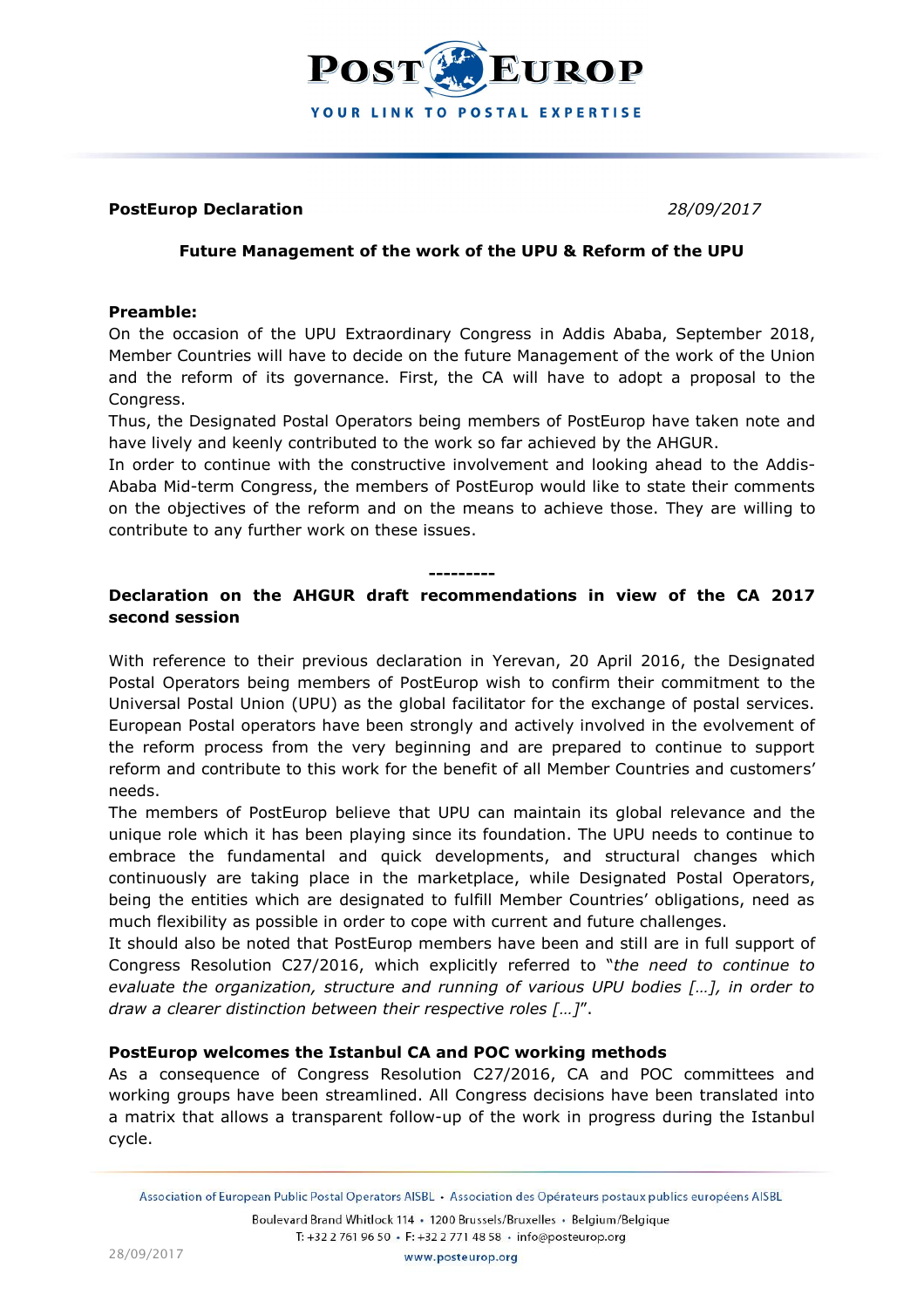

PostEurop supports these new methods as far as they contribute to making the organization more agile. Having said that, further improvements are required.

## **PostEurop supports the efforts of the AHGUR**

PostEurop notes positively that the membership of the AHURG, set up with reference to the Congress resolution, has been widely opened to all stakeholders. Through meetings, consultations and a working team, a lot has already been achieved in a consensual way. It is very important to keep this open, progressive and transparent approach.

## **PostEurop notes with satisfaction the broad support for a 2 body structure**

PostEurop has taken note of the conclusions of the AHGUR in April, that were endorsed by the CA (CA - doc 2017.1), the results of the questionnaire sent to all member countries in May, and the minutes of the working team meeting on 16 August 2017.

While it is clear to everyone that the UPU is an intergovernmental organization, a broad majority of member countries calls for keeping the current functional roles for CA and POC.

It is PostEurop members' understanding that the overarching responsibility and interest of the governments of UPU member countries is to ensure functional postal services by means of setting the necessary regulatory framework. As it is the operators which have the necessary technical and operational expertise, it should be left to them, within a council responsible for operational affairs elected by Congress, to ensure the development of technical, commercial and operational solutions to meet these regulatory requirements. In this sense, Designated Postal Operators need to continue to play a strong and clear role, with an adequate level of flexibility, within the framework of the UPU.

European Designated Operators devote significant time and resources to the work of highly relevant UPU tasks and they expect the work of UPU to be relevant for their business.

CA and POC have specific functions, as defined in the General Regulations (art 107 and 113). Because those bodies have to deal with their own objectives and perspectives, PostEurop acknowledges the need for coordination and consultation between both Councils, which can be assured by a non-decision making coordinating Committee. It is henceforth desirable to clarify the role of the current Coordinating Committee by adding provisions on its role and composition in the General Regulations.

## **The POC composition and election rules need to be appropriately addressed**

PostEurop members are aware that the issue of representation is very delicate and has to be addressed very carefully at any Congress. Therefore, PostEurop advocates the following:

 $\triangleright$  Need to maintain specific representation and election rules for the POC, guaranteeing both the supply of technical expertise and financial contributions.